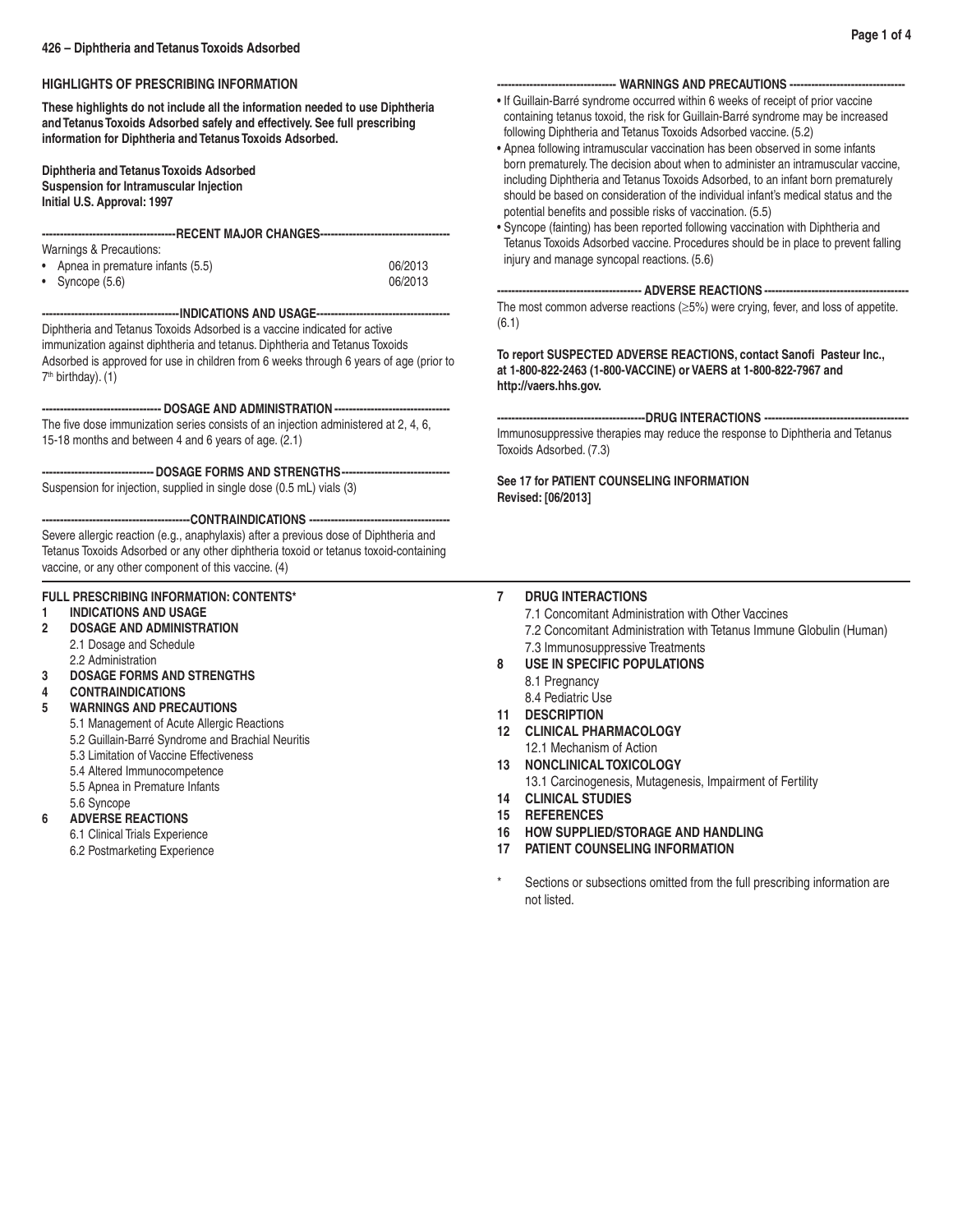## **FULL PRESCRIBING INFORMATION:**

#### **1 INDICATIONS AND USAGE**

 Diphtheria and Tetanus Toxoids Adsorbed is a vaccine indicated for active immunization against diphtheria and tetanus. Diphtheria and Tetanus Toxoids Adsorbed is approved for use in children from 6 weeks through 6 years of age (prior to 7<sup>th</sup> birthday).

 Diphtheria and Tetanus Toxoids and Acellular Pertussis Vaccine (DTaP) or a DTaPcontaining vaccine is recommended for immunization of infants and children 6 weeks through 6 years of age. Diphtheria and Tetanus Toxoids Adsorbed should be used in instances where the pertussis vaccine component is contraindicated.

 Diphtheria and Tetanus Toxoids Adsorbed is not to be used for treatment of diphtheria or tetanus infection.

## **2 DOSAGE AND ADMINISTRATION**

**For intramuscular use only.**

#### **2.1 Dosage and Schedule**

 Diphtheria and Tetanus Toxoids Adsorbed is approved for administration as a 5 dose series at 2, 4, 6, 15-18 months, and 4-6 years.The first dose of Diphtheria and Tetanus Toxoids Adsorbed may be administered as early as 6 weeks of age.

## **2.2 Administration**

 Parenteral drug products should be inspected visually for particulate matter and discoloration prior to administration, whenever solution and container permit. If these conditions exist, the product should not be administered.

 After removing the "flip-off" cap, cleanse the vaccine vial stopper with a suitable germicide. Do not remove either the rubber stopper or the metal seal holding it in place. Just before use, shake the vial well until a uniform, white, cloudy suspension results.

 Using a sterile needle and syringe and aseptic technique, withdraw and administer a single 0.5 mL dose of Diphtheria and Tetanus Toxoids Adsorbed intramuscularly. Use a separate sterile needle and syringe for each injection. Changing needles between withdrawing the vaccine from the vial and injecting it into a recipient is not necessary unless the needle has been damaged or contaminated. In infants younger than 1 year, the anterolateral aspect of the thigh provides the largest muscle and is the preferred site of injection. In older children, the deltoid muscle is usually large enough for injection.The vaccine should not be injected into the gluteal area or areas where there may be a major nerve trunk.

 Diphtheria and Tetanus Toxoids Adsorbed vaccine should not be combined through reconstitution or mixed with any other vaccine.

#### **3 DOSAGE FORMS AND STRENGTHS**

 Diphtheria and Tetanus Toxoids Adsorbed is a suspension for injection in 0.5 mL single dose vials.

#### **4 CONTRAINDICATIONS**

 A severe allergic reaction (e.g., anaphylaxis) after a previous dose of Diphtheria and Tetanus Toxoids Adsorbed or any other diphtheria toxoid or tetanus toxoid-containing vaccine, or any other component of this vaccine is a contraindication to administration of Diphtheria and Tetanus Toxoids Adsorbed. [See *Description (11)*.]

## **5 WARNINGS AND PRECAUTIONS**

## **5.1 Management of Acute Allergic Reactions**

 Epinephrine Injection (1:1000) and other appropriate agents and equipment must be available for immediate use in case an anaphylactic or acute hypersensitivity reaction occurs.

#### **5.2 Guillain-Barré Syndrome and Brachial Neuritis**

 A review by the Institute of Medicine (IOM) found evidence for a causal relation between tetanus toxoid and both brachial neuritis and Guillain-Barré syndrome. (1) If Guillain-Barré syndrome occurred within 6 weeks of receipt of prior vaccine containing tetanus toxoid, the risk for Guillain-Barré syndrome may be increased following Diphtheria and Tetanus Toxoids Adsorbed vaccine.

#### **5.3 Limitation of Vaccine Effectiveness**

 Vaccination with Diphtheria and Tetanus Toxoids Adsorbed may not protect all individuals.

### **5.4 Altered Immunocompetence**

 If Diphtheria and Tetanus Toxoids Adsorbed vaccine is administered to immunocompromised persons, including persons receiving immunosuppressive therapy, the expected immune response may not be obtained. [See *Immunosuppressive Treatments (7.3)*.]

#### **5.5 Apnea in Premature Infants**

 Apnea following intramuscular vaccination has been observed in some infants born

prematurely.The decision about when to administer an intramuscular vaccine, including Diphtheria and Tetanus Toxoids Adsorbed, to an infant born prematurely should be based on consideration of the individual infant's medical status and the potential benefits and possible risks of vaccination.

#### **5.6 Syncope**

 Syncope (fainting) has been reported following vaccination with Diphtheria and Tetanus Toxoids Adsorbed vaccine. Procedures should be in place to prevent falling injury and manage syncopal reactions.

## **6 ADVERSE REACTIONS**

The most common adverse reactions ( $\geq$ 5%) were crying, fever, and loss of appetite.

#### **6.1 Clinical Trials Experience**

 Because clinical trials are conducted under widely varying conditions, adverse reaction rates observed in the clinical trials of a vaccine cannot be directly compared to rates in the clinical trials of another vaccine and may not reflect the rates observed in practice.The adverse reaction information from clinical trials does, however, provide a basis for identifying the adverse events that appear to be related to vaccine use and for approximating rates of those events.

 In a clinical trial in Baltimore, 163 infants received Diphtheria and Tetanus Toxoids Adsorbed at 2, 4 and 6 months of age.The results of this trial are presented in Table 1.

#### **Table 1: Percentage of Children Experiencing Local and Systemic Reactions at 24 Hours Following Immunization**

|                                          | <b>BALTIMORE*</b><br>(N=163)    |                                            |                              |  |  |
|------------------------------------------|---------------------------------|--------------------------------------------|------------------------------|--|--|
| <b>Reaction</b>                          | Dose 1<br>$(\%)$<br>$(n = 155)$ | Dose <sub>2</sub><br>$(\%)$<br>$(n = 145)$ | Dose 3<br>(%)<br>$(n = 136)$ |  |  |
| <b>Systemic Reactions</b>                |                                 |                                            |                              |  |  |
| Fever ≥38°C <39°C<br>(≥100.4°F <102.2°F) | 0.7                             | 0.8                                        | 6.6                          |  |  |
| Fever ≥39°C (≥102.2°F)                   | 0                               | 0                                          | 0                            |  |  |
| Crying                                   | 13.6                            | 15.2                                       | 13.0                         |  |  |
| Loss of Appetite                         | 3.9                             | 6.2                                        | 2.9                          |  |  |
| Injection Site Reactions                 |                                 |                                            |                              |  |  |
| Redness ≥2.5 cm                          | 0.7                             | $\Omega$                                   | 3.6                          |  |  |
| Slight Pain                              | 2.6                             | 2.8                                        | 2.2                          |  |  |
| Moderate Pain                            | 0.7                             | 1.4                                        | 0                            |  |  |
| Hardness ≥2.5 cm                         | 1.3                             | 1.4                                        | 3.6                          |  |  |

\* A total of 163 children received one of the three lots of Diphtheria and Tetanus Toxoids Adsorbed at 2, 4, and 6 months of age, and acellular pertussis vaccine at 3, 5, and 7 months of age. One control group (N=85) received Diphtheria and Tetanus Toxoids Adsorbed concurrently at a separate site with acellular pertussis vaccine at 2, 4 and 6 months of age (data not shown). A second control group (N=85) received commercial DTwP vaccine at 2, 4, and 6 months of age, and a placebo at 3, 5, and 7 months of age (data not shown).

 Two clinical trials were conducted in Canada. In the first clinical trial, 52 children aged 17-22 months who had previously received 3 doses of whole-cell DTP Adsorbed vaccine (not licensed in US), received Diphtheria and Tetanus Toxoids Adsorbed with either an acellular pertussis ( $n = 25$ ) or a whole cell pertussis ( $n = 27$ ) vaccine (neither licensed in US) given concurrently but at a separate site.The only reported local reaction was slight pain at the Diphtheria and Tetanus Toxoids Adsorbed injection site in 11% of children.

 In a second clinical trial conducted in Canada, 99 children aged 4 to 6 years old who were eligible for the preschool (fifth) dose of DTP received Diphtheria and Tetanus Toxoids Adsorbed in one arm and a whole-cell Monovalent Pertussis vaccine (not licensed in US) in the other.The following local reactions at the Diphtheria and Tetanus Toxoids Adsorbed injection site were reported: redness >50 mm - 9%, swelling >50 mm - 51%, tenderness, moderate or severe - 17%, arm mobility "too sore to move" - 9%. (2)

 Diphtheria and Tetanus Toxoids Adsorbed evaluated in clinical trials contained thimerosal.

#### **6.2 Postmarketing Experience**

 The following adverse events have been spontaneously reported during the postmarketing use of a Diphtheria and Tetanus Toxoids Adsorbed vaccine manufactured by Sanofi Pasteur Limited that contained thimerosal. Because these events are reported voluntarily from a population of uncertain size, it is not always possible to reliably estimate their frequency or establish a causal relationship to vaccine exposure.

 The following adverse events were included based on severity, frequency of reporting or the strength of causal association with Diphtheria and Tetanus Toxoids Adsorbed: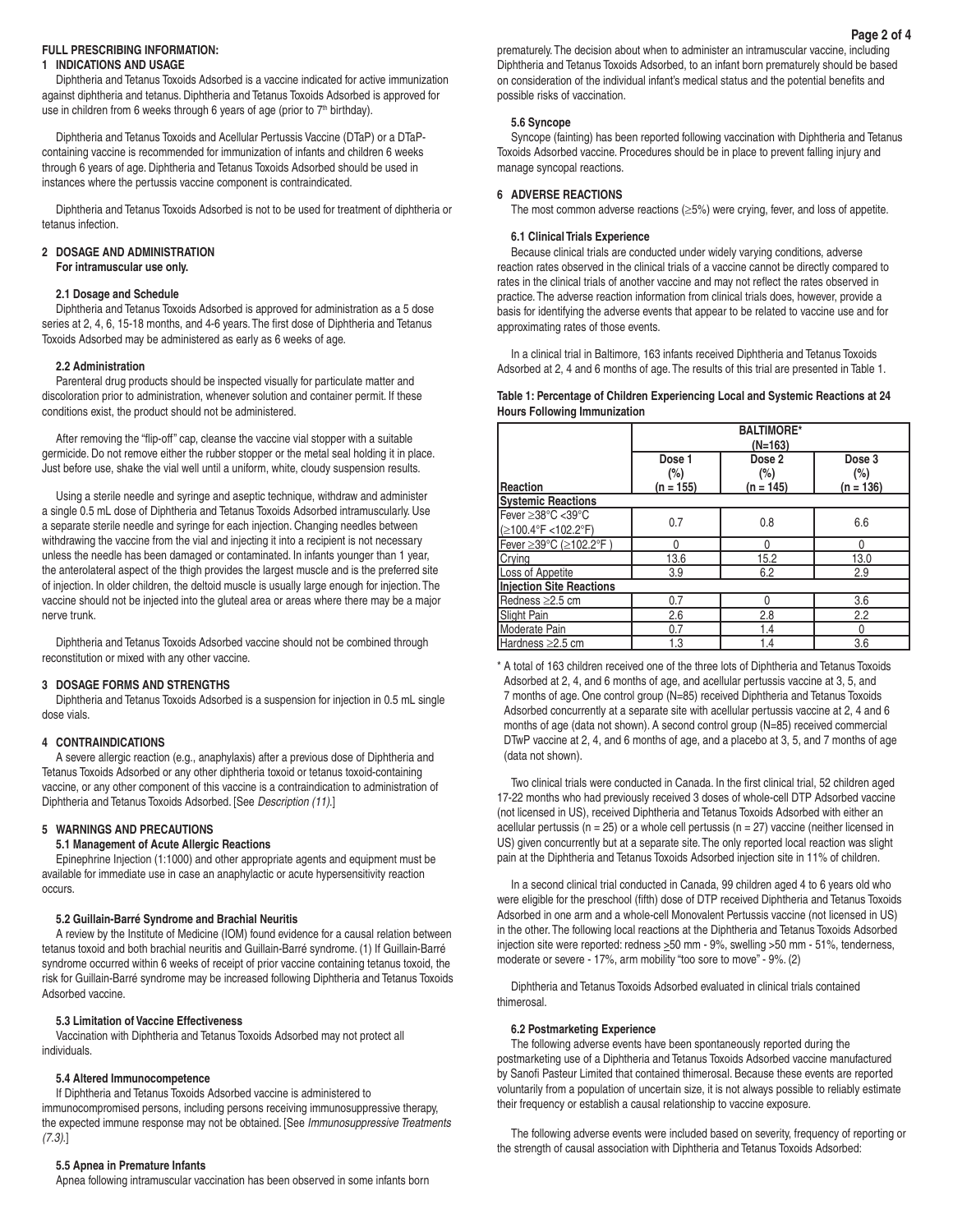#### *Blood and lymphatic system disorders* Lymphadenopathy

## *Gastrointestinal disorders*

 Nausea

### *General disorders and administration site conditions*

 Injection site inflammation Injection site hypersensitivity Pain

### *Nervous system disorders*

 Convulsion **Somnolence**  Syncope Headache

### *Skin and subcutaneous tissue disorders*

 Rash Urticaria

## *Vascular disorders*

 Pallor

## **7 DRUG INTERACTIONS**

## **7.1 Concomitant Administration with Other Vaccines**

 No safety and immunogenicity data are available on the concomitant administration of Diphtheria and Tetanus Toxoids Adsorbed with other US licensed vaccines.

## **7.2 Concomitant Administration with Tetanus Immune Globulin (Human)**

 If passive protection against tetanus is required, TIG (Human) may be administered according to its prescribing information, concomitantly with Diphtheria and Tetanus Toxoids Adsorbed at a separate site with a separate needle and syringe.

## **7.3 Immunosuppressive Treatments**

 Immunosuppressive therapies, including irradiation, antimetabolites, alkylating agents, cytotoxic drugs and corticosteroids (used in greater than physiologic doses), may reduce the immune response to Diphtheria and Tetanus Toxoids Adsorbed. [See *Warnings and Precautions (5.4)*.]

## **8 USE IN SPECIFIC POPULATIONS**

## **8.1 Pregnancy**

# **Pregnancy Category C**

 Animal reproduction studies have not been conducted with Diphtheria and Tetanus Toxoids Adsorbed. It is also not known whether Diphtheria and Tetanus Toxoids Adsorbed can cause fetal harm when administered to a pregnant woman or can affect reproduction capacity.

## **8.4 Pediatric Use**

 Diphtheria and Tetanus Toxoids Adsorbed is not indicated for infants below 6 weeks of age or children 7 years of age or older. Safety and effectiveness of Diphtheria and Tetanus Toxoids Adsorbed in these age groups have not been established.

## **11 DESCRIPTION**

 Diphtheria and Tetanus Toxoids Adsorbed is a sterile, cloudy, white, uniform suspension of diphtheria and tetanus toxoids adsorbed on aluminum phosphate and suspended in isotonic sodium chloride solution for intramuscular injection only. Diphtheria and Tetanus Toxoids Adsorbed vaccine does not contain a preservative.

 Each 0.5 mL dose is formulated to contain: 25 Lf diphtheria toxoid and 5 Lf tetanus toxoid. Other ingredients per 0.5 mL dose include: 1.5 mg aluminum phosphate and <100 mcg free formaldehyde.

 Diphtheria toxoid is prepared from the toxin produced during the growth of a selected strain of *Corynebacterium diphtheriae* grown with aeration in submerged culture.The toxin is purified by precipitation, converted to toxoid by the addition of formalin and concentrated by ultrafiltration.The culture medium consists of a tryptic digest of casein, supplemented with cystine, maltose, uracil, inorganic salts and vitamins.

 Tetanus toxoid is prepared from the toxin produced during the growth of a selected strain of *Clostridium tetani*.The toxin is converted to toxoid by the addition of formalin, concentrated and then purified.The culture medium consists of a tryptic digest of casein, supplemented with cystine, dextrose, uracil, inorganic salts and vitamins.

 When tested in guinea pigs, the tetanus and diphtheria components induce at least 2 neutralizing units/mL of serum.

 The vial stopper is not made with natural rubber latex.

#### **12 CLINICAL PHARMACOLOGY 12.1 Mechanism of Action**

## Diphtheria is an acute toxin-mediated disease caused by toxigenic strains of *C. diphtheriae*. Protection against disease is due to the development of neutralizing antibodies to diphtheria toxin. A serum diphtheria antitoxin level of 0.01 International Units (IU)/mL is the lowest level giving some degree of protection, and levels of at least 0.1 IU/mL are generally regarded as protective. (3) (4)

 Tetanus is an acute disease caused by an extremely potent neurotoxin produced by *C. tetani*. Protection against disease is due to the development of neutralizing antibodies to tetanus toxin. A serum tetanus antitoxin level of 0.01 IU/mL, measured by neutralization assay is considered the minimum protective level. (3) (5)

## **13 NONCLINICAL TOXICOLOGY**

## **13.1 Carcinogenesis, Mutagenesis, Impairment of Fertility**

 Diphtheria and Tetanus Toxoids Adsorbed has not been evaluated for carcinogenicity, mutagenic potential, or impairment of fertility.

## **14 CLINICAL STUDIES**

 In a clinical study conducted in Baltimore, MD, infants received one of three lots of Diphtheria and Tetanus Toxoids Adsorbed (formulation that contained thimerosal), 0.5 mL, at 2, 4 and 6 months of age. Oral poliovirus vaccine (no longer licensed in the US) was administered concomitantly with Diphtheria and Tetanus Toxoids Adsorbed at 2 and 4 months of age. Diphtheria and tetanus antitoxin levels were evaluated at 8 months of age (see Table 2). Protective levels of diphtheria antitoxin ( $\geq$ 0.01 IU/mL) and tetanus antitoxin ( $\geq$ 0.01 IU/mL) were detected in 99% and 100%, respectively, of the Diphtheria and Tetanus Toxoids Adsorbed recipients after 3 doses.The geometric mean titers (GMT's) for diphtheria and tetanus antitoxin antibodies in recipients of the three Diphtheria and Tetanus Toxoids Adsorbed lots were not significantly different, ranging from 0.25 to 0.35 IU/mL for diphtheria antitoxin antibodies, and from 0.75 to 0.80 IU/mL for tetanus antibodies after the third dose. In a fourth group of 75 infants who received an investigational acellular pertussis vaccine simultaneously with the Diphtheria and Tetanus Toxoids Adsorbed but at separate sites with separate needles and syringes, protective diphtheria and tetanus antitoxin levels developed in 100% of the recipients.

## **Table 2: Percentage of Children Protected Following Administration of Diphtheria and Tetanus Toxoids Adsorbed**

|                                        | Post Dose 3 Diphtheria and Tetanus<br><b>Toxoids Adsorbed</b> |
|----------------------------------------|---------------------------------------------------------------|
| Diphtheria antitoxin $\geq$ 0.01 IU/mL | 99% (135/136)                                                 |
| Tetanus antitoxin $\geq$ 0.01 IU/mL    | 100% (137/137)                                                |

## **15 REFERENCES**

- 1 Adverse Events Associated with Childhood Vaccines. Institute of Medicine. 1994.
- 2 Scheifele D, et al. Role of whole-cell pertussis vaccine in severe local reactions to the preschool (fifth) dose of diphtheria-pertussis-tetanus vaccine. Can Med Assoc Journal 1994;150(1).
- 3 Department of Health and Human Services, Food and Drug Administration. Biological products; bacterial vaccines and toxoids; implementation of efficacy review; proposed rule. Federal Register 1985;50(240):51002-117.
- 4 Vitek CR, Wharton M. Diphtheria toxoid. In: Plotkin SA, Orenstein WA, Offit PA, editors. Vaccines. 5th ed. Philadelphia, PA:W.B. Saunders; 2008. p. 139-56.
- 5 Wassilak SGF, et al.Tetanus toxoid. In: Plotkin SA, Orenstein WA, Offit PA, editors. Vaccines. 5th ed. Philadelphia, PA:W.B. Saunders; 2008. p. 805-39.

### **16 HOW SUPPLIED/STORAGE AND HANDLING**

 Diphtheria and Tetanus Toxoids Adsorbed is supplied in: a 0.5 mL single dose vial: NDC No. 49281-225-58; in packages of 10 vials: NDC No. 49281-225-10.

 The vial stopper is not made with natural rubber latex.

 Diphtheria and Tetanus Toxoids Adsorbed should be stored at 2° to 8°C (35° to 46° F). **Do not freeze**. Product which has been exposed to freezing should not be used. Do not use vaccine beyond the expiration date.

## **17 PATIENT COUNSELING INFORMATION**

- Inform the parent or guardian of the following:
- It is important to complete the immunization series for maximum protection against diphtheria and tetanus.
- Common adverse reactions include local redness, swelling, and tenderness at the injection site, fever, crying, and loss of appetite.
- Other adverse reactions can occur. Call your healthcare provider with any adverse reactions of concern.
- Provide the Vaccine Information Statements (VIS), which are required by the National Childhood Vaccine Injury Act of 1986.